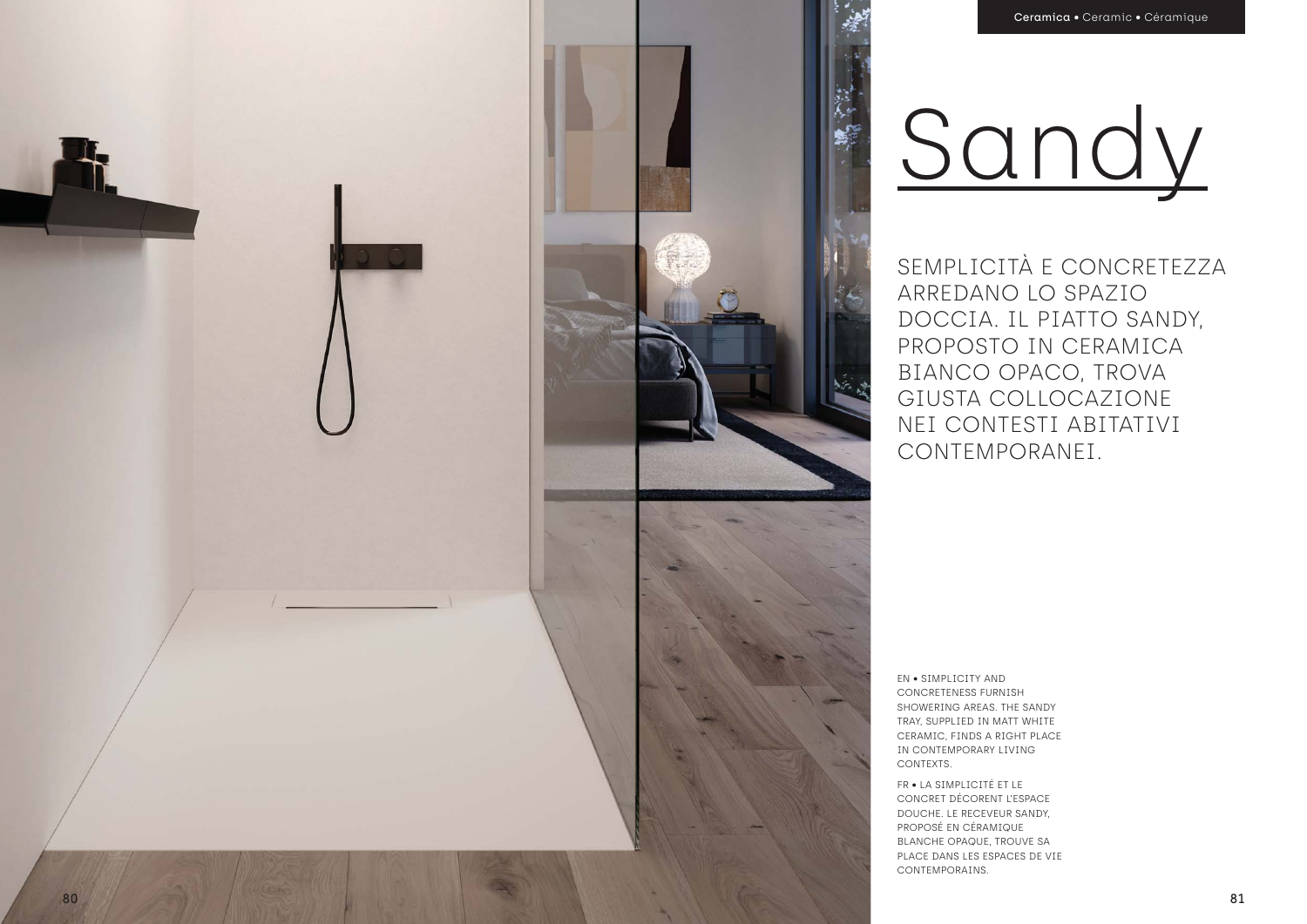Piatto doccia Sandy in appoggio Raised Sandy shower tray Receveur de douche Sandy à poser

## Sandy

Piatto doccia disponibile per installazioni a filo pavimento h 0 cm o appoggio h 3 cm. Finitura Ceramica Bianco opaco.

Shower tray available in floor level h 0 cm or freestanding h 3 cm versions. Matt White Ceramic. Receveur de douche disponible dans les versions à ras du sol h 0 cm or à poser h 3 cm. Céramique blanche mate.





## **DIMENSIONI PIATTI DOCCIA** • SHOWER TRAY DIMENSIONS • DIMENSIONS RECEVEURS DE DOUCHE